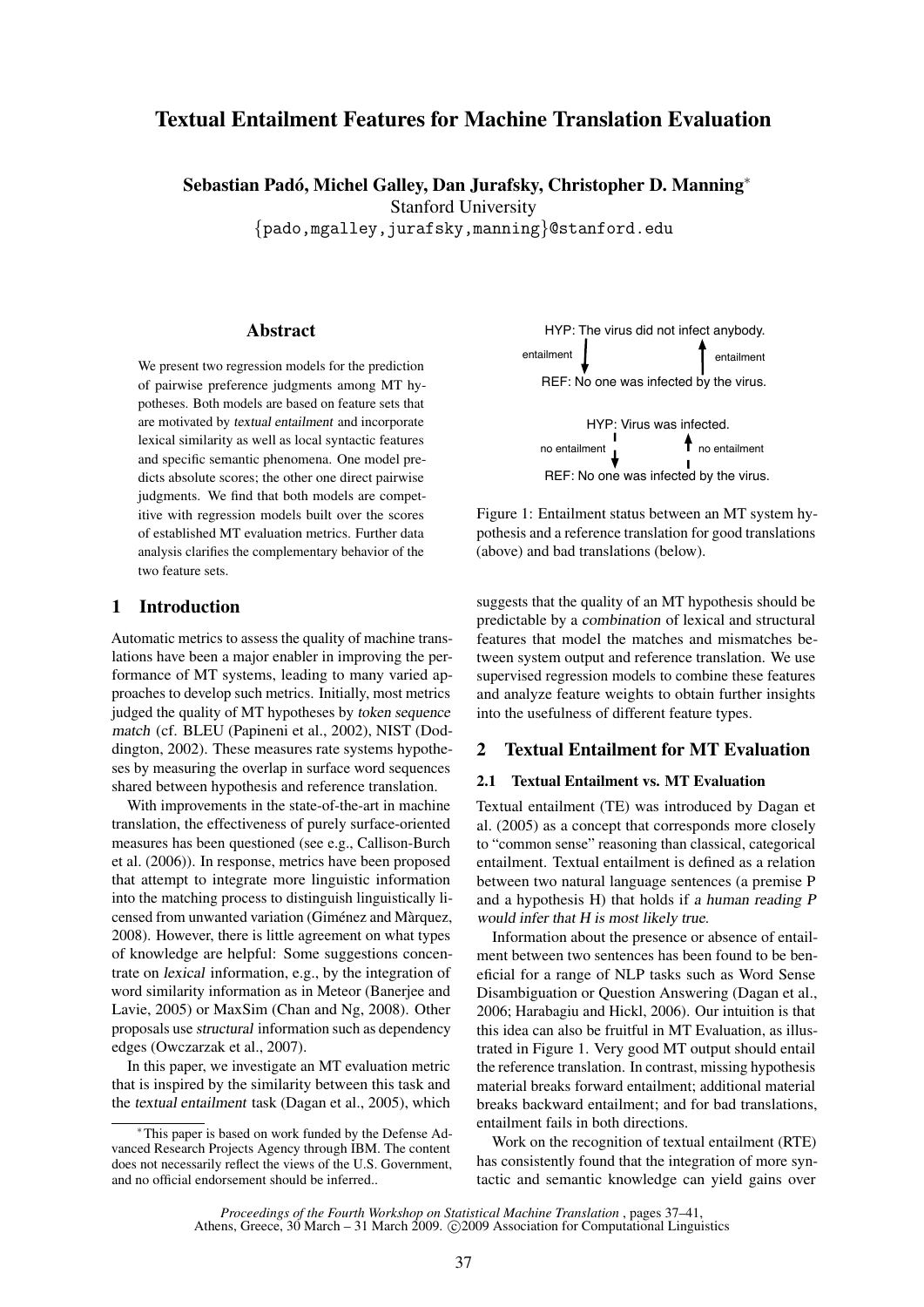surface-based methods, provided that the linguistic analysis was sufficiently robust. Thus, for RTE, "deep" matching outperforms surface matching. The reason is that linguistic representation makes it considerably easier to distinguish admissible variation (i.e., paraphrase) from true, meaning-changing divergence. Admissible variation may be lexical (synonymy), structural (word and phrase placement), or both (diathesis alternations).

The working hypothesis of this paper is that the benefits of deeper analysis carry over to MT evaluation. More specifically, we test whether the features that allow good performance on the RTE task can also predict human judgments for MT output. Analogously to RTE, these features should help us to differentiate meaning preserving translation variants from bad translations.

Nevertheless, there are also substantial differences between TE and MT evaluation. Crucially, TE assumes the premise and hypothesis to be well-formed sentences, which is not true in MT evaluation. Thus, a possible criticism to the use of TE methods is that the features could become unreliable for ill-formed MT output. However, there is a second difference between the tasks that works to our advantage. Due to its strict compositional nature, TE requires an accurate semantic analysis of all sentence parts, since, for example, one misanalysed negation or counterfactual embedding can invert the entailment status (MacCartney and Manning, 2008). In contrast, human MT judgments behave more additively: failure of a translation with respect to a single semantic dimension (e.g., polarity or tense) degrades its quality, but usually not crucially so. We therefore expect that even noisy entailment features can be predictive in MT evaluation.

#### 2.2 Entailment-based prediction of MT quality

Regression-based prediction. Experiences from the annotation of MT quality judgments show that human raters have difficulty in consistently assigning absolute scores to MT system output, due to the number of ways in which MT output can deviate. Thus, the human annotation for the WMT 2008 dataset was collected in the form of binary pairwise preferences that are considerably easier to make (Callison-Burch et al., 2008). This section presents two models for the prediction of pairwise preferences.

The first model (ABS) is a regularized linear regression model over entailment-motivated features (see below) that predicts an absolute score for each referencehypothesis pair. Pairwise preferences are created simply by comparing the absolute predicted scores. This model is more general, since it can also be used where absolute score predictions are desirable; furthermore, the model is efficient with a runtime linear in the number of systems and corpus size. On the downside, this model is not optimized for the prediction of pairwise judgments.

The second model we consider is a regularized logistic regression model (PAIR) that is directly optimized to predict a weighted binary preference for each hypothesis pair. This model is less efficient since its runtime is

| Alignment $score(3)$                        | Unaligned material (10) |  |  |  |
|---------------------------------------------|-------------------------|--|--|--|
| Adjuncts (7)                                | Apposition (2)          |  |  |  |
| Modality (5)                                | Factives (8)            |  |  |  |
| Polarity (5)                                | Quantors (4)            |  |  |  |
| Tense $(2)$                                 | Dates $(6)$             |  |  |  |
| Root $(2)$                                  | Semantic Relations (4)  |  |  |  |
| Semantic relatedness (7)                    | Structural Match (5)    |  |  |  |
| Compatibility of locations and entities (4) |                         |  |  |  |

Table 1: Entailment feature groups provided by the Stanford RTE system, with number of features

quadratic in the number of systems. On the other hand, it can be trained on more reliable pairwise preference judgments. In a second step, we combine the individual decisions to compute the highest-likelihood total ordering of hypotheses. The construction of an optimal ordering from weighted pairwise preferences is an NPhard problem (via reduction of CYCLIC-ORDERING; Barzilay and Elhadad, 2002), but a greedy search yields a close approximation (Cohen et al., 1999).

Both models can be used to predict system-level scores from sentence-level scores. Again, we have two method for doing this. The basic method (BASIC) predicts the quality of each system directly as the percentage of sentences for which its output was rated best among all systems. However, we noticed that the manual rankings for the WMT 2007 dataset show a tie for best system for almost 30% of sentences. BASIC is systematically unable to account for these ties. We therefore implemented a "tie-aware" prediction method (WITHTIES) that uses the same sentence-level output as BASIC, but computes system-level quality differently, as the percentage of sentences where the system's hypothesis was scored *better or at most* ε *worse than the best system*, for some global "tie interval" ε.

Features. We use the Stanford RTE system (MacCartney et al., 2006) to generate a set of entailment features (RTE) for each pair of MT hypothesis and reference translation. Features are generated in both directions to avoid biases towards short or long translations. The Stanford RTE system uses a three-stage architecture. It (a) constructs a robust, dependency-based linguistic analysis of the two sentences; (b) identifies the best alignment between the two dependency graphs given similarity scores from a range of lexical resources, using a Markov Chain Monte Carlo sampling strategy; and (c) computes roughly 75 features over the aligned pair of dependency graphs. The different feature groups are shown in Table 1. A small number features are real-valued, measuring different quality aspects of the alignment. The other features are binary, indicating matches and mismatches of different types (e.g., alignment between predicates embedded under compatible or incompatible modals, respectively).

To judge to what extent the entailment-based model delivers improvements that cannot be obtained with established methods, we also experiment with a feature set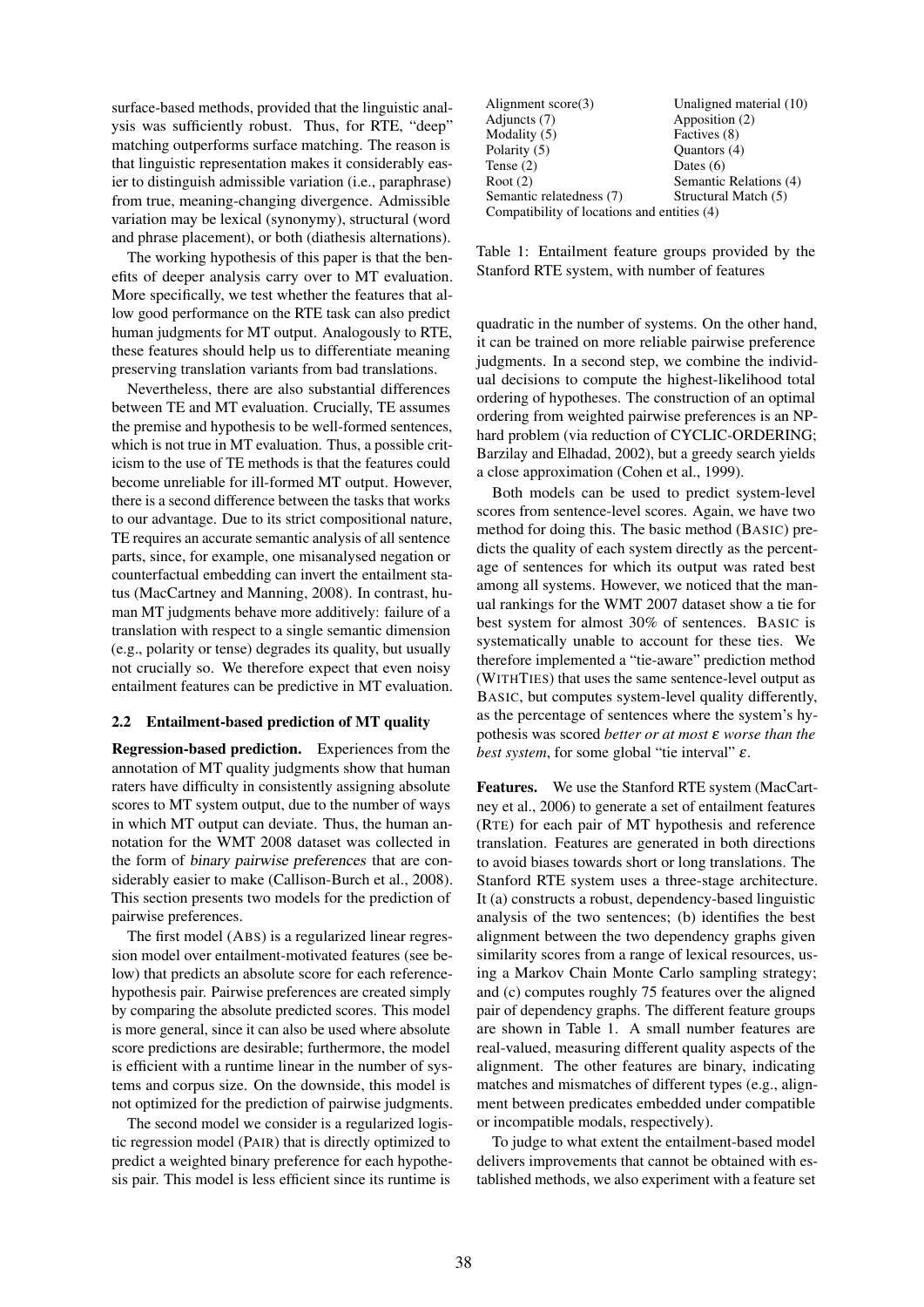formed from a set of established MT evaluation metrics (TRADMT). We combine different parametrization of (smoothed) BLEU (Papineni et al., 2002), NIST (Doddington, 2002), and TER (Snover et al., 2006), to give a total of roughly 100 features. Finally, we consider a combination of both feature sets (COMB).

### 3 Experimental Evaluation

Setup. To assess and compare the performance of our models, we use corpora that were created by past instances of the WMT workshop. We optimize the feature weights for the ABS models on the WMT 2006 and 2007 absolute score annotations, and correspondingly for the PAIR models on the WMT 2007 absolute score and ranking annotations. All models are evaluated on WMT 2008 to compare against the published results.

Finally, we need to set the tie interval  $\varepsilon$ . Since we did not want to optimize  $\varepsilon$ , we simply assumed that the percentage of ties observed on WMT 2007 generalizes to test sets such as the 2008 dataset. We set  $\varepsilon$  so that there are ties for first place on 30% of the sentences, with good practical success (see below).

Results. Table 2 shows our results. The first results column (Cons) shows consistency, i.e., accuracy in predicting human pairwise preference judgments. Note that the performance of a random baseline is not at 50%, but substantially lower. This is due to (a) the presence of contradictions and ties in the human judgments, which cannot be predicted; and (b) WMT's requirement to compute a total ordering of all translations for a given sentence (rather than independent binary judgments), which introduces transitivity constraints. See Callison-Burch et al. (2008) for details. Among our models, PAIR shows a somewhat better consistency than ABS, as can be expected from a model directly optimized on pairwise judgments. Across feature sets, COMB works best with a consistency of 0.53, competitive with published WMT 2008 results.

The two final columns (BASIC and WITHTIES) show Spearman's  $\rho$  for the correlation between human judgments and the two types of system-level predictions.

For BASIC system-level predictions, we find that PAIR performs considerably worse than ABS, by a margin of up to  $\rho = 0.1$ . Recall that the system-level analysis considers only the top-ranked hypotheses; apparently, a model optimized on pairwise judgments has a harder time choosing the best among the top-ranked hypotheses. This interpretation is supported by the large benefit that PAIR derives from explicit tie modeling. ABS gains as well, although not as much, so that the correlation of the tie-aware predictions is similar for ABS and PAIR.

Comparing different feature sets, BASIC show a similar pattern to the consistency figures. There is no clear winner between RTE and TRADMT. The performance of TRADMT is considerably better than the performance of BLEU and TER in the WMT 2008 evaluation, where  $\rho \leq 0.55$ . RTE is able to match the performance of an

| Model                   | Feature set   | Cons   | <b>WITHTIES</b><br><b>BASIC</b> |          |  |
|-------------------------|---------------|--------|---------------------------------|----------|--|
|                         |               | (Acc.) | $(\rho)$                        | $(\rho)$ |  |
| ABS                     | <b>TRADMT</b> | 0.50   | 0.74                            | 0.74     |  |
| ABS                     | <b>RTE</b>    | 0.51   | 0.72                            | 0.78     |  |
| ABS                     | <b>COMB</b>   | 0.51   | 0.74                            | 0.74     |  |
| PAIR                    | <b>TRADMT</b> | 0.52   | 0.63                            | 0.73     |  |
| <b>PAIR</b>             | <b>RTE</b>    | 0.51   | 0.66                            | 0.77     |  |
| PAIR                    | COMB          | 0.53   | 0.70                            | 0.77     |  |
| <b>WMT 2008 (worst)</b> |               | 0.44   | 0.37                            |          |  |
| <b>WMT 2008 (best)</b>  |               | 0.56   | 0.83                            |          |  |

Table 2: Evaluation on the WMT 2008 dataset for our regression models, compared to results from WMT 2008

ensemble of state-of-the-art metrics, which validates our hope that linguistically motivated entailment features are sufficiently robust to make a positive contribution in MT evaluation. Furthermore, the two individual feature sets are outperformed by the combined feature set COMB. We interpret this as support for our regressionbased combination approach.

Moving to WITHTIES, we see the best results from the RTE model which improves by  $\Delta \rho = 0.06$  for ABS and  $\Delta \rho = 0.11$  for PAIR. There is less improvement for the other feature sets, in particular COMB. We submitted the two overall best models, ABS-RTE and PAIR-RTE with tie-aware prediction, to the WMT 2009 challenge.

Data Analysis. We analyzed at the models' predictions to gain a better understanding of the differences in the behavior of TRADMT-based and RTE-based models. As a first step, we computed consistency numbers for the set of "top" translations (hypotheses that were ranked highest for a given reference) and for the set of "bottom" translations (hypotheses that were ranked worst for a given reference). We found small but consistent differences between the models: RTE performs about 1.5 percent better on the top hypotheses than on the bottom translations. We found the inverse effect for the TRADMT model, which performs 2 points worse on the top hypotheses than on the bottom hypotheses. Revisiting our initial concern that the entailment features are too noisy for very bad translations, this finding indicates some ungrammaticality-induced degradation for the entailment features, but not much. Conversely, these numbers also provide support for our initial hypothesis that surface-based features are good at detecting very deviant translations, but can have trouble dealing with legitimate linguistic variation.

Next, we analyzed the average size of the score differences between the best and second-best hypotheses for correct and incorrect predictions. We found that the RTE-based model predicted on average almost twice the difference for correct predictions ( $\Delta = 0.30$ ) than for incorrect predictions ( $\Delta = 0.16$ ), while the difference was considerably smaller for the TRADMT-based model  $(\Delta = 0.17$  for correct vs.  $\Delta = 0.13$  for incorrect). We believe it is this better discrimination on the top hypothe-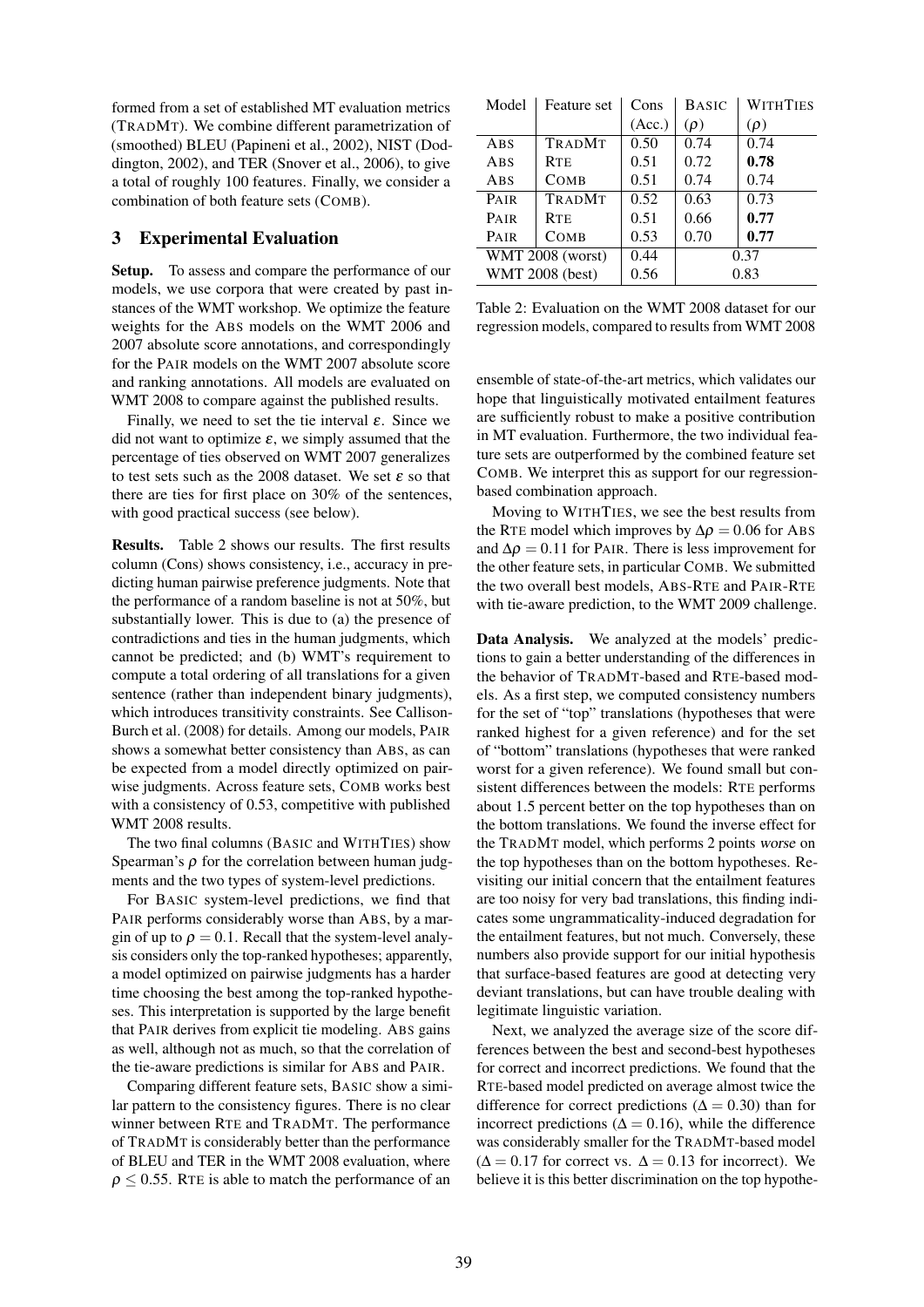| Segment                                                                                                                                                                                               | <b>TRADMT</b> | <b>RTE</b> | <b>COMB</b> | Gold      |
|-------------------------------------------------------------------------------------------------------------------------------------------------------------------------------------------------------|---------------|------------|-------------|-----------|
| REF: Scottish NHS boards need to improve criminal records checks for<br>employees outside Europe, a watchdog has said.                                                                                | Rank: 3       | Rank: 1    | Rank: 2     | Rank: 1   |
| HYP: The Scottish health ministry should improve the controls on extra-<br>community employees to check whether they have criminal precedents,<br>said the monitoring committee. [1357, lium-systran] |               |            |             |           |
| REF: Arguments, bullying and fights between the pupils have extended<br>to the relations between their parents.                                                                                       | Rank: $5$     | Rank: 2    | Rank: $4$   | Rank: $5$ |
| HYP: Disputes, chicane and fights between the pupils transposed in<br>relations between the parents. [686, rbmt4]                                                                                     |               |            |             |           |

Table 3: Examples of reference translations and MT output from the WMT 2008 French-English News dataset. Rank judgments are out of five (smaller is better).

ses that explains the increased benefit the RTE-based model obtains from tie-aware predictions: if the best hypothesis is wrong, chances are much better than for the TRADMT-based model that counting the secondbest hypothesis as "best" is correct. Unfortunately, this property is not shared by COMB to the same degree, and it does not improve as much as RTE.

Table 3 illustrates the difference between RTE and TRADMT. In the first example, RTE makes a more accurate prediction than TRADMT. The human rater's favorite translation deviates considerably from the reference translation in lexical choice, syntactic structure, and word order, for which it is punished by TRADMT. In contrast, RTE determines correctly that the propositional content of the reference is almost completely preserved. The prediction of COMB is between the two extremes. The second example shows a sentence where RTE provides a worse prediction. This sentence was rated as bad by the judge, presumably due to the inappropriate translation of the main verb. This problem, together with the reformulation of the subject, leads TRADMT to correctly predict a low score (rank 5/5). RTE's deeper analysis comes up with a high score (rank 2/5), based on the existing semantic overlap. The combined model is closer to the truth, predicting rank 4.

Feature Weights. Finally, we assessed the importance of the different entailment feature groups in the RTE model.<sup>1</sup> Since the presence of correlated features makes the weights difficult to interpret, we restrict ourselves to two general observations.

First, we find high weights not only for the score of the alignment between hypothesis and reference, but also for a number of syntacto-semantic match and mismatch features. This means that we do get an additional benefit from the presence of these features. For example, features with a negative effect include dropping adjuncts, unaligned root nodes, incompatible modality between the main clauses, person and location mismatches (as opposed to general mismatches) and wrongly handled passives. Conversely, some factors that increase the prediction are good alignment, matching embeddings under factive verbs, and matches between appositions.

Second, we find clear differences in the usefulness of feature groups between MT evaluation and the RTE task. Some of them, in particular structural features, can be linked to the generally lower grammaticality of MT hypotheses. A case in point is a feature that fires for mismatches between dependents of predicates and which is too unreliable on the SMT data. Other differences simply reflect that the two tasks have different profiles, as sketched in Section 2.1. RTE exhibits high feature weights for quantifier and polarity features, both of which have the potential to influence entailment decisions, but are relatively unimportant for MT evaluation, at least at the current state of the art.

### 4 Conclusion

In this paper, we have investigated an approach to MT evaluation that is inspired by the similarity between this task and textual entailment. Our two models – one predicting absolute scores and one predicting pairwise preference judgments – use entailment features to predict the quality of MT hypotheses, thus replacing surface matching with syntacto-semantic matching. Both models perform similarly, showing sufficient robustness and coverage to attain comparable performance to a committee of established MT evaluation metrics.

We have described two refinements: (1) combining the features into a superior joint model; and (2) adding a confidence interval around the best hypothesis to model ties for first place. Both strategies improve correlation; however, unfortunately the benefits do not currently combine. Our feature weight analysis indicates that syntacto-semantic features do play an important role in score prediction in the RTE model. We plan to assess the additional benefit of the full entailment feature set against the TRADMT feature set extended by a proper lexical similarity metric, such as METEOR.

The computation of entailment features is more heavyweight than traditional MT evaluation metrics. We found the speed (about 6 s per hypothesis on a current PC) to be sufficient for easily judging the quality of datasets of the size conventionally used for MT evaluation. However, this may still be too expensive as part of an MT model that directly optimizes some performance measure, e.g., minimum error rate training (Och, 2003).

<sup>&</sup>lt;sup>1</sup>The feature weights are similar for the COMB model.